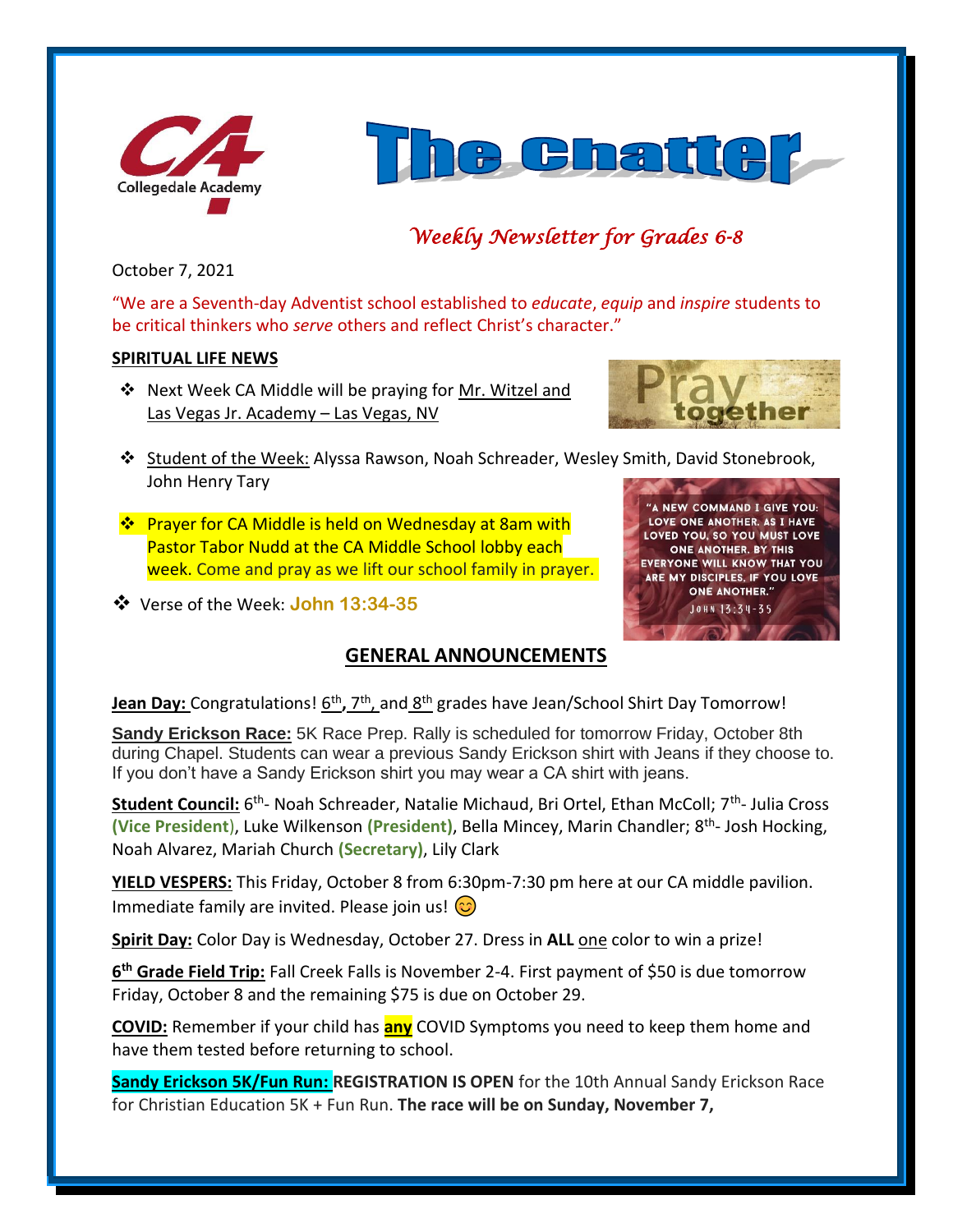**2021** and benefits Collegedale Academy's Worthy Student/Financial Aid Fund. We have already awarded \$400,000 to approximately 160 students this year and this race helps us do that!

**Registration rates will go up to \$30, starting October 14th at midnight**! The first 680 registrants will be guaranteed a T-shirt and due to COVID, there are extreme shortages, so we have already ordered the shirts and they are in. Thank you for your support! Register online at:<http://sandyericksonfunrun.com/>

**Subs Needed:** We would like to make our sub list longer! If you are interested in being a substitute, we encourage you to stop by our front office for more information. Thank you!

**PFE:** We have space in our K-8 Partnering for Eternity program. More details are included for this multi-generational program that offers a \$30/visit scholarship [\(link to letter\)](https://www.collegedaleacademy.com/wp-content/uploads/2021/09/PFE_PgmEntryExplanation_2021_K-8.pdf). Please contact our coordinator, Kelly Myers, to enroll

- [collegedale.pfe@collegedaleacademy.com.](mailto:collegedale.pfe@collegedaleacademy.com)

We have 55- 60 spots remaining for the 21-22 school year.

## **PRINCIPAL'S LUNCH**

## Wednesday, October 20– Names who begin with: Ch - Da + 1 more

Chelsea Tchakarov, Christopher Reed, Cian Mall, Clara Laneville, Connor Walls, Daniel Evans, David Stonebrook, Caleb Zuk



*Cheese Pizza will be provided along with other snacks. Please let us know two days ahead if your child has any allergies!*

## **HOT LUNCHES – Schedule B**

Please remember that your child's lunch/drink accounts should be paid prior to them ordering a lunch. Please give cash/check to Mrs. Reed at the front desk. Checks should be made out to 'Collegedale Academy' (spelled out please). You may pay in an individual bases or pay a set amount ahead of time. Remaining balance on your account at the end of the year will be refunded to you**. If your child will be late getting to school and needs a lunch, please call the front office to order one before 8:15am. Thank you!** 

Meal Schedule Week A: Monday – Hotdog  $&$  Fruit Tuesday – Bean Burritos & Fruit Wednesday – Pizza Thursday – Spaghetti w/Broccoli Friday – Hoagie w/cheese & Fruit



Meal Schedule Week B: Monday – Mac n Cheese / Nuggets Tuesday – Bean Burritos & Fruit Wednesday – Pizza Thursday – Fettuccine w/Broccoli Friday – Griller w/cheese & Fruit

Drink options: water bottle, 2% Milk, Orange Juice, Lemonade – every day, plus Chocolate Milk – Friday. Kim Lighthall is our Lunch Coordinator. You may email her at [klighthall@collegedaleacademy.com](mailto:klighthall@collegedaleacademy.com) for any lunch account information. **Keep in mind that there is NO HOT LUNCH available when we have a 2-hour delay. Please have your child bring their own lunch. Thank you!**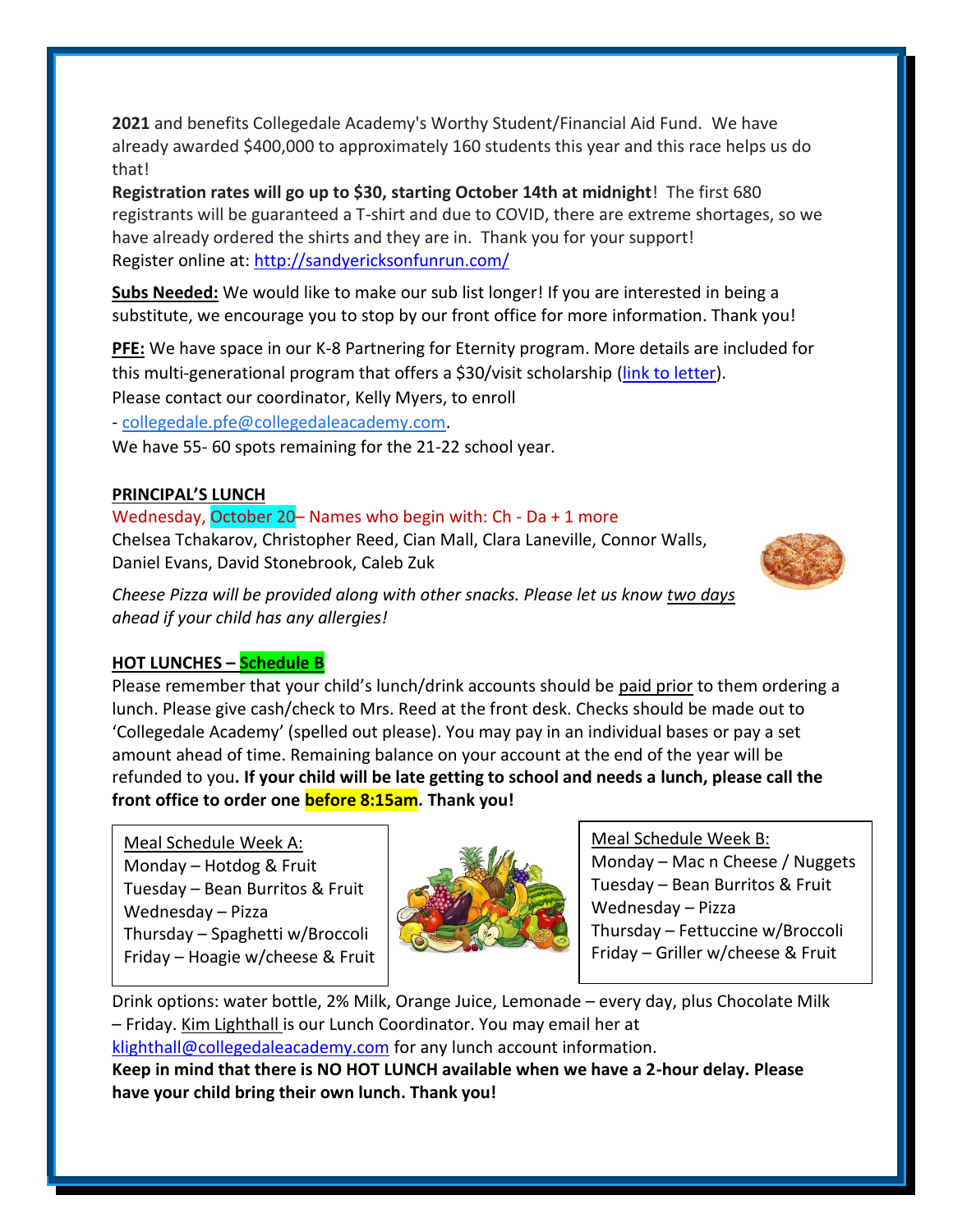## **ATHLETICS**

**Sports** – Coach Jeff Morris – [jmorris@collegedaleacademy.com](mailto:jmorris@collegedaleacademy.com) [Girls' Soccer Schedule](https://www.collegedaleacademy.com/wp-content/uploads/2021/10/Girls-2021-2022-Soccer-Schedule.pdf) [Boys' Soccer Schedule](https://www.collegedaleacademy.com/wp-content/uploads/2021/10/Boys-2021-2022-Soccer-Schedule.pdf)

## **MUSIC**

**Caroliers and Handbells –** Holly Greer – [hgreer@collegedaleacademy.com](mailto:hgreer@collegedaleacademy.com)

**Orchestra –** Tami King – [tking@collegedaleacademy.com](mailto:tking@collegedaleacademy.com) Orchestra Concert – Wednesday 10 at 7pm

**Band –** Greg Lindquist - [glindquist@collegedaleacademy.com](mailto:glindquist@collegedaleacademy.com)

## **HOME & SCHOOL**

There will be valuable information and updates on the page throughout the year!

**CA Car Magnets and Stickers** are available for purchase at the front office. Magnets: \$5.00; Stickers: \$2.00 (cash or check please)

## **Support Collegedale Academy when you shop at Amazon!**

Select Collegedale Academy as your Charitable Organization and earn cash for our school. AmazonSmile is available at [smile.amazon.com](https://smile.amazon.com/ref=smi_se_saas_lsmi_smi) on your web browser and can be activated in the Amazon Shopping app for iOS and Android phones. When you shop at AmazonSmile they will donate 0.5% of your eligible purchases to the charitable organization of your choice. You can choose from over one million organizations to support.

#### **BOX TOPS**

Support us by 'giving' online ([www.boxtops4education.com\)](http://www.boxtops4education.com/) or through their app by scanning your receipts. Our school highly benefits from this! **Thank you!**

## **CA MIDDLE ASSISTANT REGISTRAR**

Debbie Reed - **[dreed@collegedaleacademy.com](mailto:dreed@collegedaleacademy.com) Office Phone:** 423-396-3020

#### **School Closings**

When the school closes due to weather or other events, parents and guardians will be notified by text and email. We will be listed on news stations as Collegedale Academy. Please note that we do not have hot lunch available when there is a two-hour delay.

## **SCHOOL COUNSELOR**

Amanda Ancheta - [aancheta@collegedaleacademy.com](mailto:aancheta@collegedaleacademy.com)

#### **CALENDARS**

2021-2022 [Overview Calendar](https://www.collegedaleacademy.com/wp-content/uploads/2021/07/2021-22-Overview-Calendar-middle.pdf)